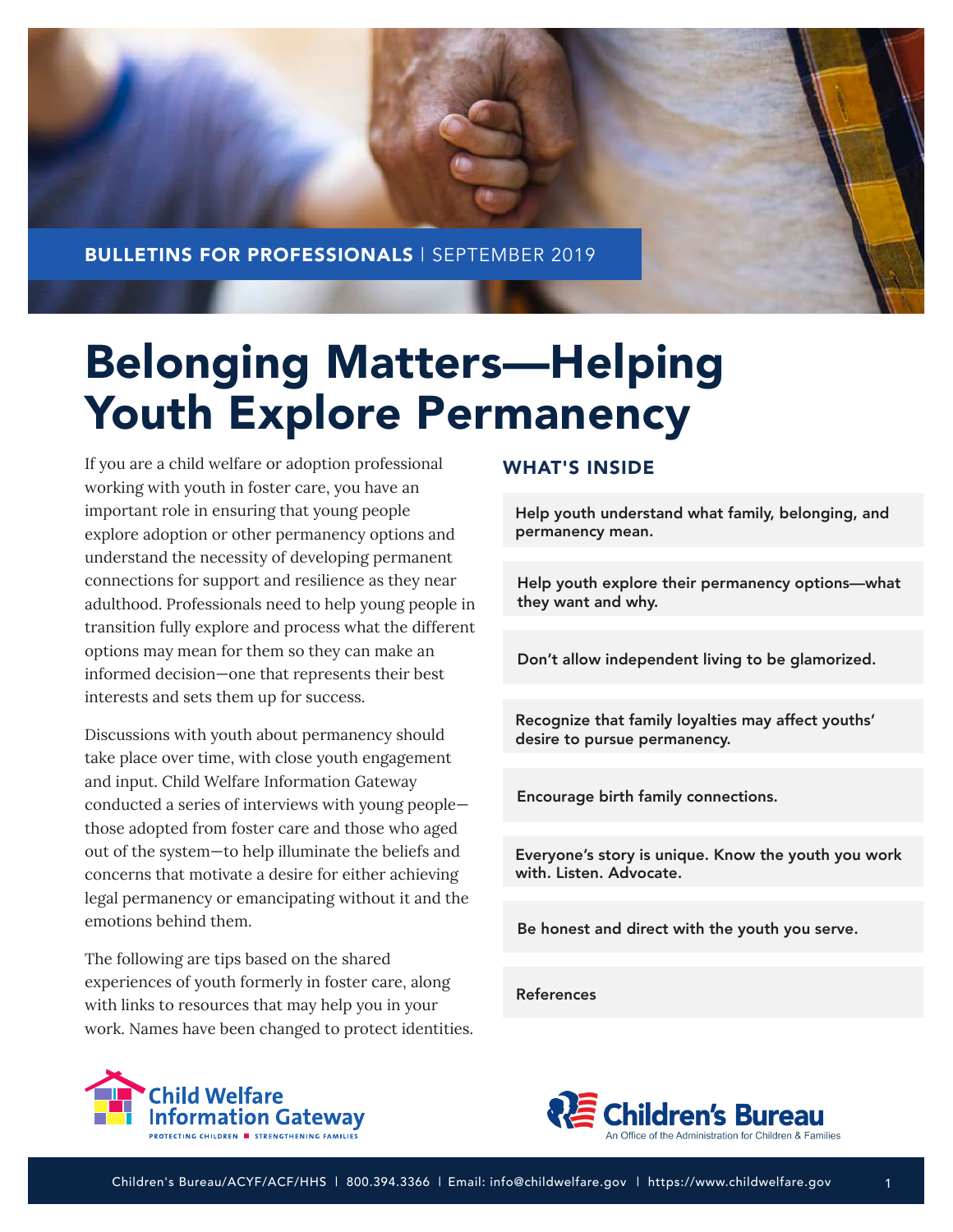## <span id="page-1-0"></span>HELP YOUTH UNDERSTAND WHAT FAMILY, BELONGING, AND PERMANENCY MEAN.

Young people who have grown up without the security of consistent family connections and positive peer supports may not fully recognize the necessity of such relationships. You can help ensure they are aware of the benefits and opportunities that come from connectedness and help them recognize and tap into their existing supports—relatives, a former neighbor or foster parent, a coach, a friend from their faith community—to build the family-like network essential for success.

A sense of belonging provides the security and self-assuredness needed to achieve potential in life. Help the youth you work with understand the basic need to belong and the importance of having a support system to share life's inevitable ups and downs. The videos "Young Adult, Formerly in Foster Care: This Is My Family, Where I Call Home" ([https://youtu.be/jAVIBd1PK7I\)](https://youtu.be/jAVIBd1PK7I) and "The Human Need for Belonging," a video more suitable for the professional or parent audience [\(https://www.youtube.](https://www.youtube.com/watch?v=-r-ci4iybt8) [com/watch?v=-r-ci4iybt8](https://www.youtube.com/watch?v=-r-ci4iybt8)), may help both young people and those who work with them appreciate the innate need to experience belonging, connection, and permanency.

For more information about helping youth encourage connectedness with supportive adults, see Child Welfare Information Gateway's webpage, Creating and Maintaining Meaningful Connections [\(https://www.childwelfare.gov/topics/permanency/planning/connections/](https://www.childwelfare.gov/topics/permanency/planning/connections/)).

For more information about preparing youth for permanency, see the North American Council on Adoptable Children's Youth Are Never Too Old to Be Adopted [\(https://www.nacac.org/resource/adoption-teen-permanency/](https://www.nacac.org/resource/adoption-teen-permanency/)).

 "[Understand that] you cannot grow up in this world alone. That you actually do better with people around you, supporting you...people in your life that are going to help you get there, achieve your goals...Try to get youth to really think long-term and help them understand the importance of securing permanent figures in their life who can support them wherever they are. When my social worker explained what adoption was, I was like, 'Oh my gosh. I want that!' As much as I loved my birth mom, I knew I needed to be looked after. I knew I needed a better chance at life."—Jo, adopted at age 11

"I am so happy now. I feel like I got what I never knew I always wanted! Every day I wake up feeling grateful that I have a wonderful and loving [adoptive] family and I know in my heart that no matter what I'm struggling with, they're all there to help me through it."—Molly, adopted at age 17

"Permanency was never discussed with me. I didn't know what the word was. Going through the system with no family, that's almost more traumatic than being abused...The only permanent thing in my life was yearly court and my social worker."—Sam, aged out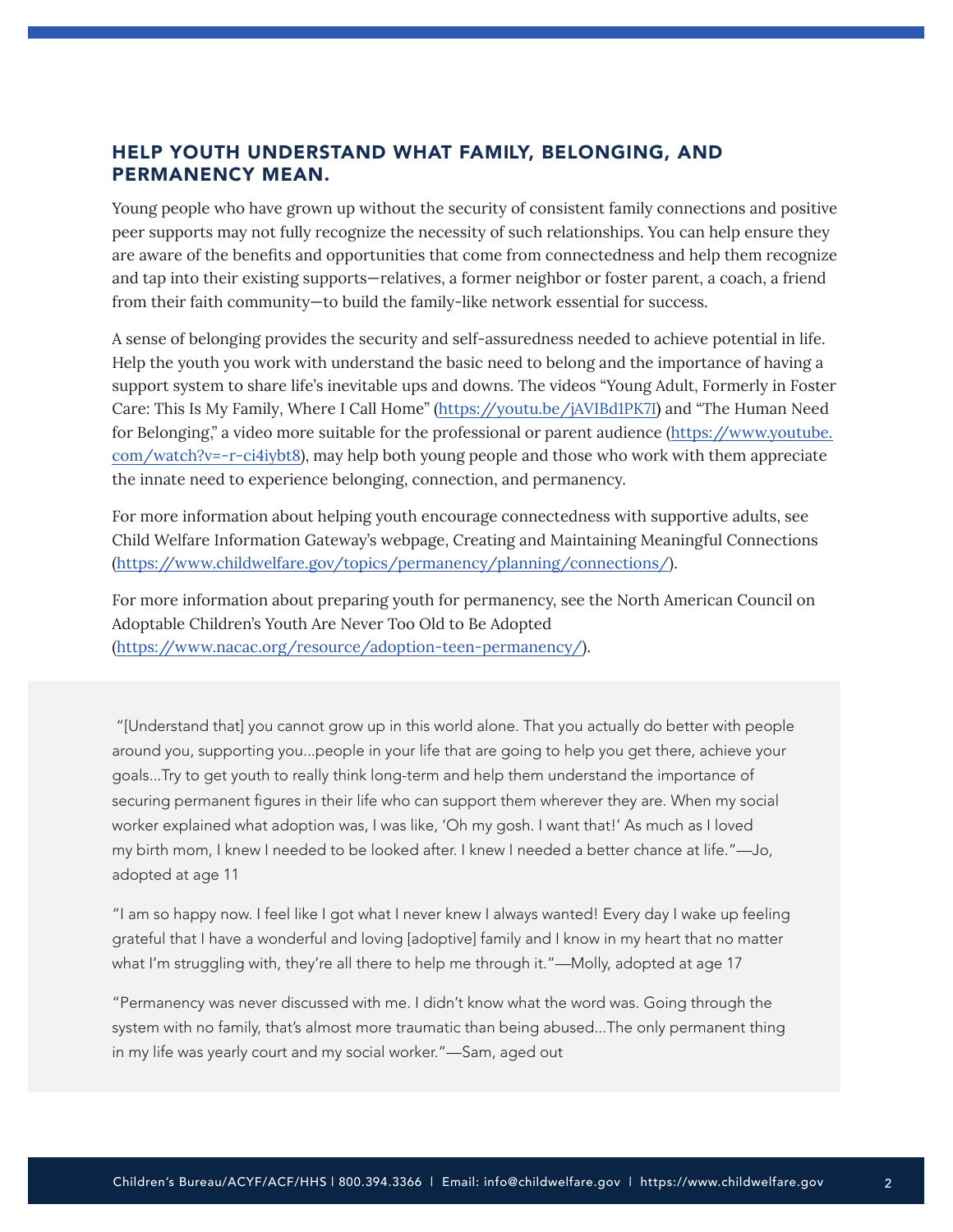<span id="page-2-0"></span>The young people we interviewed commented on the sense of hope that accompanies permanency and the despair that can come from a lack of connection.

## HELP YOUTH EXPLORE THEIR PERMANENCY OPTIONS—WHAT THEY WANT AND WHY.

Child welfare professionals and other adults working with young people in foster care need to help them explore the many options for legal and emotional/relational permanency, as well as the feelings of fear, rejection, grief, loss, or abandonment that can create a reluctance to pursue permanency. Professionals working with young people should have ongoing conversations about adoption and other permanency plans. In fact, professionals are required by law to begin working with youth on their transition plans by the time youth are 14 years old, although requirements vary by State. Engage with local youth boards to provide young people with opportunities to discuss permanency options with peers and identify the associated benefits (see Information Gateway's webpage, State Youth Advocacy/Advisory Boards & Foster Care Alumni Associations, at [https://www.childwelfare.gov/organizations/?CWIGFunctionsaction=rols:main.](https://www.childwelfare.gov/organizations/?CWIGFunctionsaction=rols:main.dspList&rolType=Custom&RS_ID=160) [dspList&rolType=Custom&RS\\_ID=160\)](https://www.childwelfare.gov/organizations/?CWIGFunctionsaction=rols:main.dspList&rolType=Custom&RS_ID=160).

Support youth as they investigate their options and ensure they establish connections with adults in their lives who can help them. While you may be motivated to pursue legal permanency, remember that relational permanency is just as important for the young people you work with. What's important is that youth develop and secure strong bonds with supportive adults that will last a lifetime.

Conversely, professionals need to facilitate conversations with the adults who are considering making a permanency commitment to youth. As a child welfare or adoption professional, it is your job to help them clarify and confirm their commitment, make sure it is unconditional, and ensure they understand—where appropriate—the importance of maintaining a young person's birth family connections to parents, siblings, and extended kin. Keep in mind that the youth you serve and the adults supporting them need to have a mutual understanding of the expectations going forward.

For more information, see P*romoting Permanency for Older Youth in Out-of-Home Care* [\(https://www.childwelfare.gov/pubs/focus/bulletins-permanency/](https://www.childwelfare.gov/pubs/focus/bulletins-permanency/)), *Working With Youth to Develop a Transition Plan* ([https://www.childwelfare.gov/pubs/transitional-plan/\)](https://www.childwelfare.gov/pubs/transitional-plan/), and the North American Council on Adoptable Children's *Adoptalk* article, "Unpacking the No: Helping Young People Explore the Idea of Adoption" ([https://www.nacac.org/resource/unpacking-the-no-helping](https://www.nacac.org/resource/unpacking-the-no-helping-young-people-explore-the-idea-of-adoption/)[young-people-explore-the-idea-of-adoption/](https://www.nacac.org/resource/unpacking-the-no-helping-young-people-explore-the-idea-of-adoption/)).

Some of the young people we interviewed noted that they were unaware of their permanency options or desires. Some expressed a fear of commitment or the belief that their age and/or situation made them "unadoptable." These fears and beliefs were not addressed.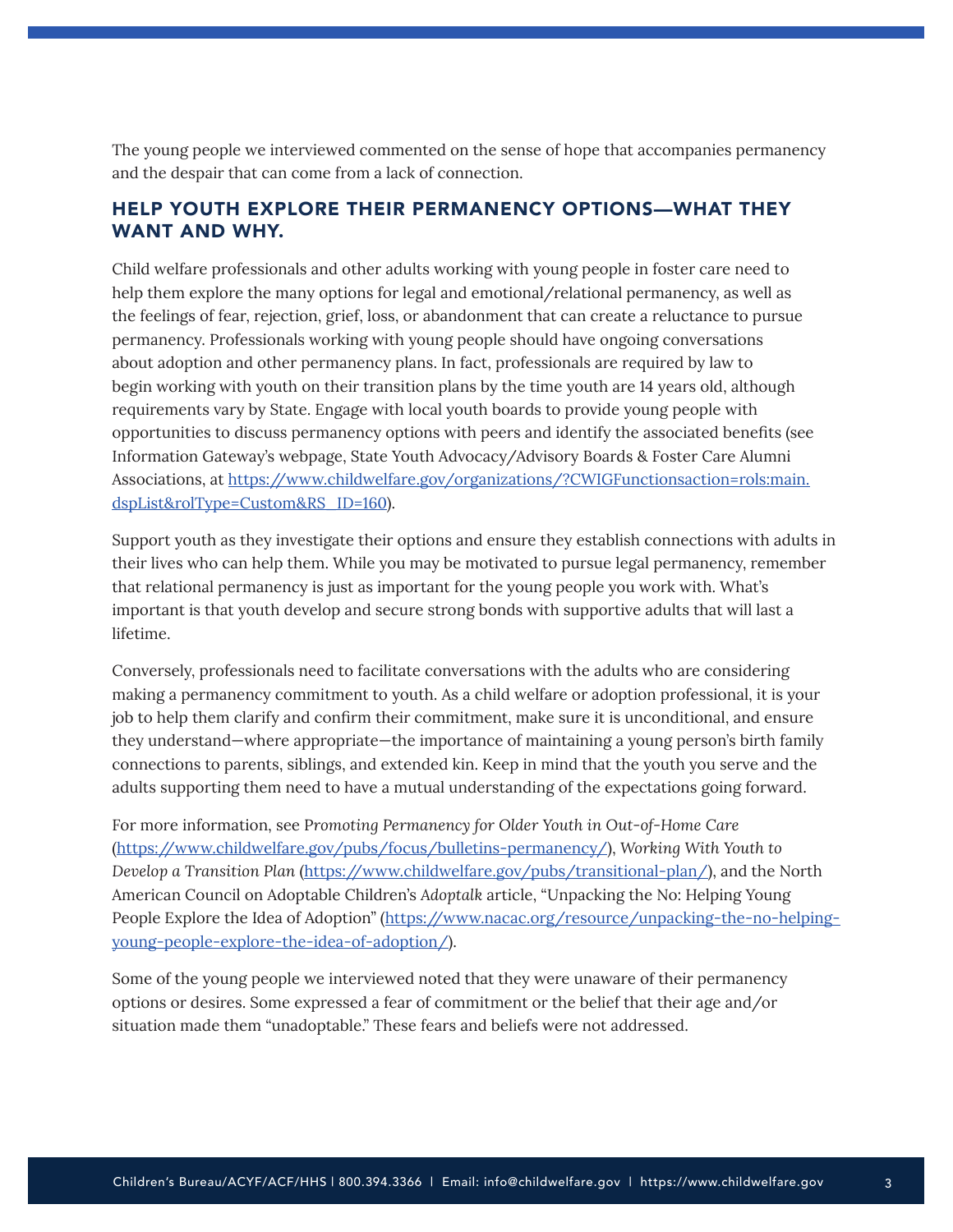<span id="page-3-0"></span>"I was never given the option of adoption. It was just never a conversation that was brought up, other than with my [foster care] respite family. I wanted some form of permanency, but my behaviors caused me to move all the time."—Sam, aged out

"I didn't know that I wished to be adopted. I knew I wanted to be loved and I wanted a place to live, but I was too scared to open my heart one more time. That's why I changed my permanency plan from adoption to extended foster care. Adoption seemed unreal to me. I was too old and too unlovable."—Molly, adopted at age 17

"Because my grandmother got me back at 17, my foster care agency no longer followed up with me to inform me about next steps pertaining to permanency. I knew nothing about housing, educational grants, or any benefits that I received because I was in the foster care system. I didn't even know that I could age out of the foster care system...I wasn't looking for a family or someone to adopt me. I just wanted to go home. Nevertheless, I craved to belong somewhere because I didn't belong at home either...I noticed people who weren't blood [relatives] cared about me more than my own, so that is what changed my idea of family."—Elena, aged out

#### DON'T ALLOW INDEPENDENT LIVING TO BE GLAMORIZED.

Independent living may seem like an attractive alternative to adoption or other permanency after years in the system. Youth may imagine a life where they are in control and don't have to answer to others. While you can respect the desire to age out of foster care independently, make sure youth understand the realities and challenges of independent living. Make sure they are aware that young people who emancipate without legal or relational permanency are at greater risk for homelessness (Bender, Yang, Ferguson, & Thompson, 2015), low educational attainment (Braciszewski & Stout, 2012), early parenthood, and high rates of unemployment (Courtney, Dworsky, Lee, & Rapp, 2010). While it is normal for teens to want to assume greater control over their day-to-day living, that doesn't mean they don't need supports and strong connections in the process. Otherwise, what may initially seem like freedom from foster care can suddenly become devastatingly lonely and overwhelming.

Some of the young people we interviewed shared their feelings about aging out of foster care and the realities of independent living.

For additional resources to help young people prepare for adulthood, see Information Gateway's *Working With Youth to Develop a Transition Plan* [\(https://www.childwelfare.gov/pubs/transitional](https://www.childwelfare.gov/pubs/transitional-plan/)[plan/\)](https://www.childwelfare.gov/pubs/transitional-plan/) and The Annie E. Casey Foundation's *The Road to Adulthood* [\(http://www.aecf.org/m/resourcedoc/aecf-theroadtoadulthood-2017.pdf\)](http://www.aecf.org/m/resourcedoc/aecf-theroadtoadulthood-2017.pdf).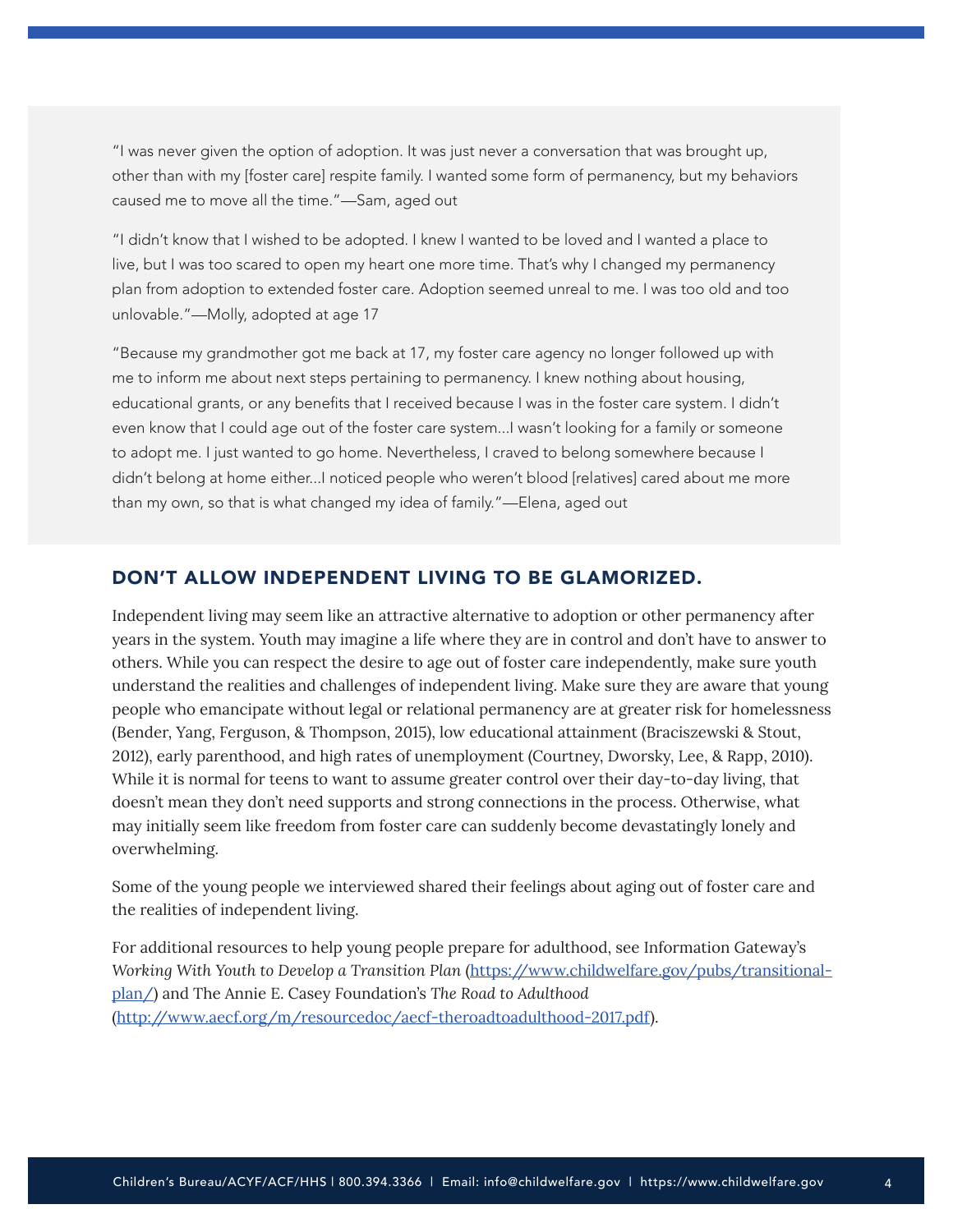<span id="page-4-0"></span>"Now that I'm 21 and I've aged out, I know that aging out is probably the hardest [part of foster care] because you are truly alone with no help from anybody. No one checks up on you...and everybody expects you to do the right thing and be a productive member in society despite not having the right tools to do so....When I was younger I was excited about getting my own apartment [and exiting foster care]. However, now that I am older, I know that I am not well-equipped to have my own place just yet."—Elena, aged out

"My main goal was to get out on my own. I wanted to be alone. I was already mentally independent."—Patrice, aged out

"Aging out of the system meant that I had to learn how to grow up...It meant that I had to stop relying on others. I would love to say that that has changed—but, honestly, it hasn't. I still rely on others while trying desperately to pick myself back up."—Sam, aged out

## RECOGNIZE THAT FAMILY LOYALTIES MAY AFFECT YOUTHS' DESIRE TO PURSUE PERMANENCY.

In many cases, a reluctance to explore permanency options has to do with a youth's fear of betraying family members. It's important to help young people understand that legal or emotional permanency doesn't mean replacing family members or cutting ties. Rather, permanency is adding to the "family" of caring individuals who will support them throughout life and help them achieve their goals.

You can support youth in navigating their questions, feelings, and conversations surrounding permanency and family loyalties. Convening family group decision meetings and family team meetings may help families work through difficult issues. More information is available on Information Gateway's webpage on Family Group Decision-Making [\(https://www.childwelfare.gov/topics/famcentered/decisions/](https://www.childwelfare.gov/topics/famcentered/decisions/)).

Additional resources include the National Center for Child Welfare Excellence's *Core Components of Youth Permanency: Facilitation of Youth-Driven, Family-Centered Team Decision-Making* [\(http://www.nccwe.org/toolkits/youth-permanency/component-3.html](http://www.nccwe.org/toolkits/youth-permanency/component-3.html)) and *Winnebago Family Group Decision-Making: Intervention Implemented by the Winnebago Tribe of Nebraska for the QIC-AG Project* 

[\(https://qic-ag.org/wp-content/uploads/2017/11/QICAG-P02-Winnebago-v05-Final.pdf\)](https://qic-ag.org/wp-content/uploads/2017/11/QICAG-P02-Winnebago-v05-Final.pdf).

For helping families who have adopted youth from foster care, see Information Gateway's *Helping Your Child Transition From Foster Care to Adoption* [\(https://www.childwelfare.gov/pubs/f-transition/\)](https://www.childwelfare.gov/pubs/f-transition/).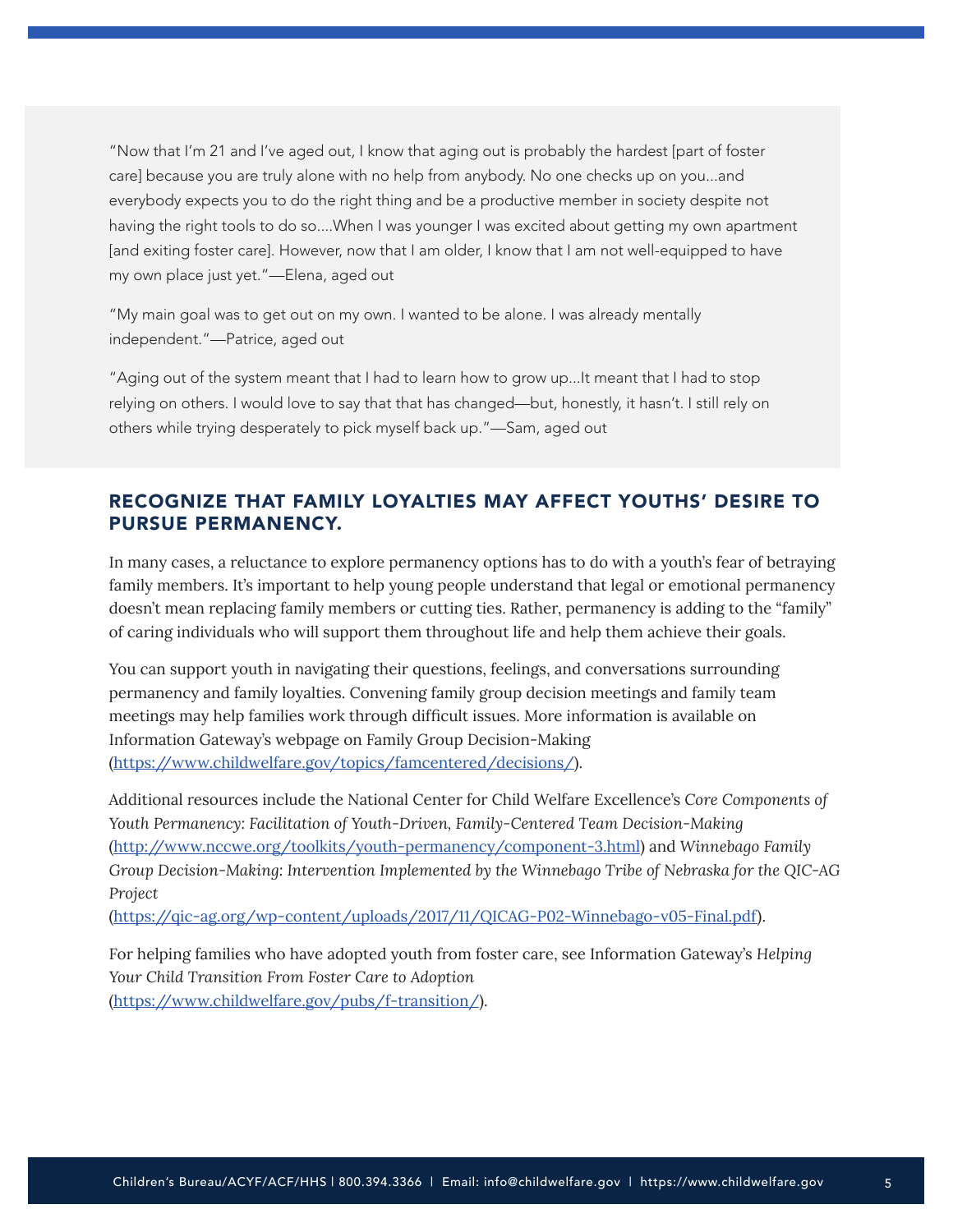<span id="page-5-0"></span>"For me to be adopted would have been weird. I still had an outside relationship with my [birth] mother. It's funny, because when I went to the North American Council on Adoptable Children I had met this older lady and I thought, 'Oh yeah, I would have loved to be adopted by you,' because she was just so sweet. And if this lady had said 'I want to take you and keep you forever,' I probably would have! But there's a mix of things you have to prepare for and want to talk to your family about. I didn't know whether my mother would feel betrayed."—Patrice, aged out

"Knowing what I know now, I would have let my grandmother adopt me, because that's what I wanted. However, I didn't want to create a riff in our family."—Elena, aged out

"My greatest concern with being adopted was the feeling of betrayal to myself and to my family. I refused to change my last name. I did not want my biological mama to know that I was adopted. I felt shame because of it."—Teresa, adopted at age 17

"I asked [the family providing weekend respite care] one day if they would adopt me. They really thought about it and had a talk with me about what that meant. See, they only did closed adoptions. Meaning I wouldn't be able to talk to my mom anymore, or at least until I was 18...I wasn't okay with that."—Sam, aged out

#### ENCOURAGE BIRTH FAMILY CONNECTIONS.

Maintaining connections with birth family members is important for many young people seeking permanency and can help ensure the success of permanency efforts. This may help minimize feelings of grief and loss, the trauma associated with separation, and help young people develop a stronger sense of identity. You can help adoptive families understand the importance of these relationships and help them explore any resistance or fears they may have in helping youth maintain such connections. When needed, help youth seek counseling from qualified therapists to help process what has happened to them and learn how to improve their relationships, if desired.

Because sibling relationships are critical to well-being, it can be traumatic when out-of-home care results in sibling separation. A young person's fear of a broken relationship with siblings may influence their feelings about permanency. Helping youth explore their questions and thoughts about what adoption and permanency may mean for their sibling connections can help them be more open to pursuing permanency.

For more information on encouraging birth family connections, see the following Information Gateway resources:

• Maintaining Connections With Birth Families in Adoption (web section) [\(https://www.childwelfare.gov/topics/adoption/preplacement/adoption-openness/\)](https://www.childwelfare.gov/topics/adoption/preplacement/adoption-openness/)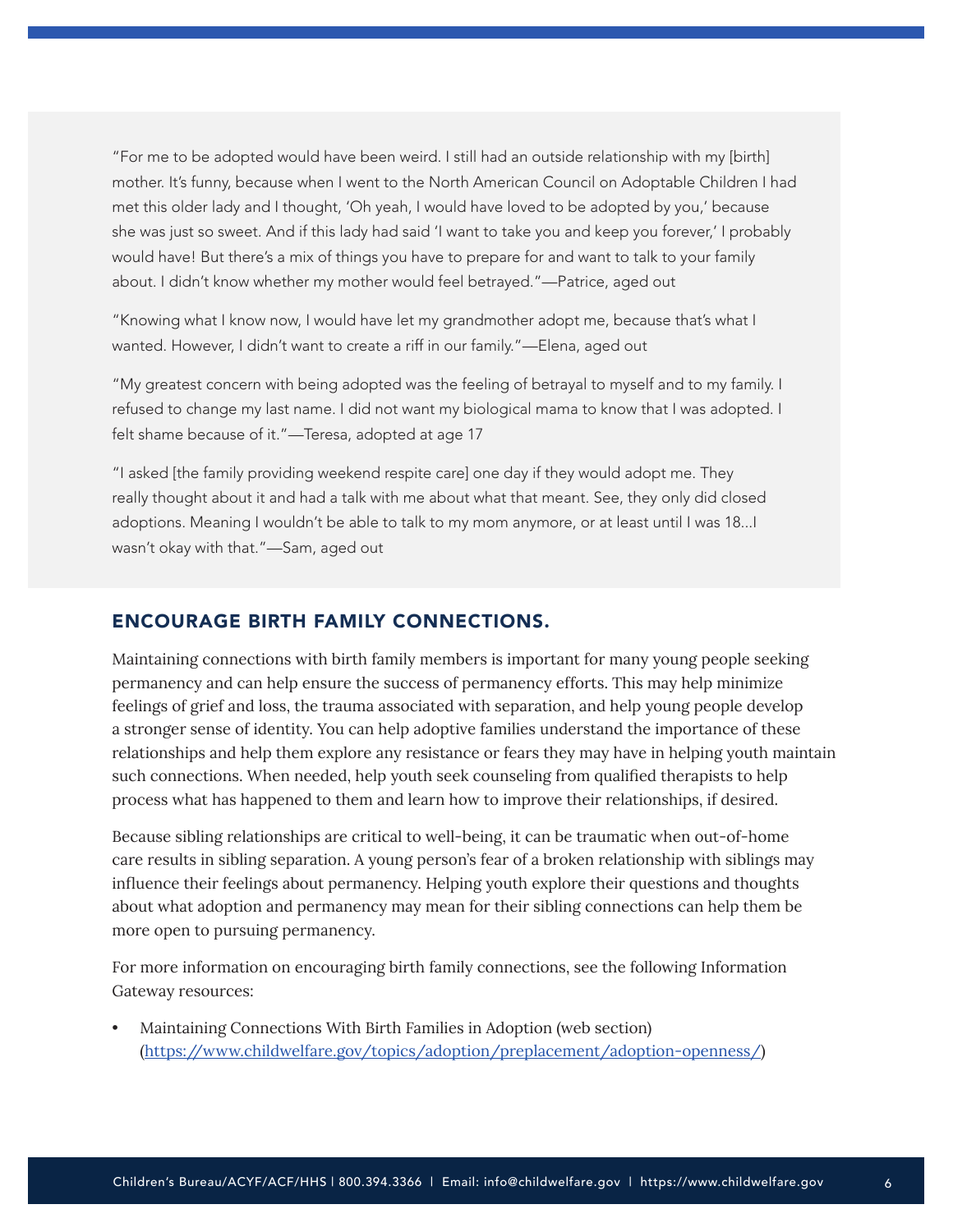- <span id="page-6-0"></span>• Considering Siblings in Permanency Planning (web section) [\(https://www.childwelfare.gov/topics/permanency/planning/siblings/](https://www.childwelfare.gov/topics/permanency/planning/siblings/))
- *Sibling Issues in Foster Care and Adoption* (publication) [\(https://www.childwelfare.gov/pubs/siblingissues/\)](https://www.childwelfare.gov/pubs/siblingissues/)

## EVERYONE'S STORY IS UNIQUE. KNOW THE YOUTH YOU WORK WITH. LISTEN. ADVOCATE.

One of the most consistent messages from young people who emerge from the system is the importance of being heard and advocated for by adults in their lives. This includes helping youth identify what family means to them and considering permanency options that are in a young person's best interests.

"[Most of] the adults in my life were all pretty much insistent that adoption would be the best thing for me. My biological mother did not want me to be adopted. [Because of loyalty to my mother] I did not want to be adopted. I was very adamant about that fact. [But] I was concerned that if I did not get adopted, that I would lose contact with my sister and be left alone. My relationship with my sister was the only 'positive' aspect I saw to being adopted, but it was also used against me...My wishes regarding my permanency were not honored. I was faced with coercion and manipulation from my parent, sibling, therapist, and caseworker. At one point, my adoptive (foster at the time) mother told me, 'You make me feel like I am not good enough to be your mother. Either you get adopted or you get out of my house....'

At this point in time, I am neutral about my adoption. I love both of my families, but I am alone and between my families.

Respect for the youth is the most important thing—realizing that these choices being made affect lives. It is important to look at the benefits from either side of adoption/permanency before making a decision...Be aware of the different parts and people at play, and pay attention to the changes that may come when dealing with permanency options. Often, things that should be seen as a red flag may be overlooked to close the case.

Someone actually listening to me and taking my feelings into account would have made a huge difference."—Teresa, adopted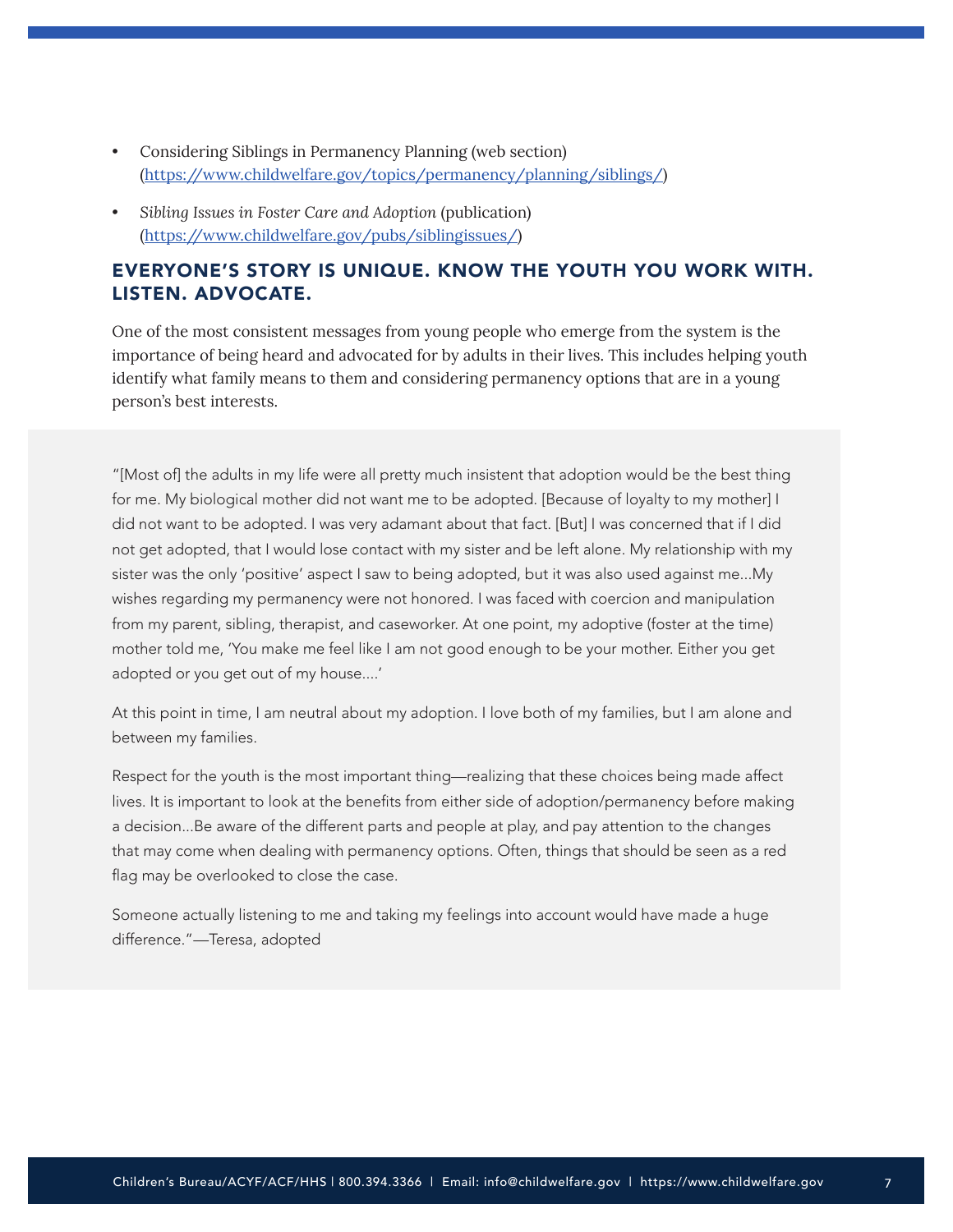<span id="page-7-0"></span>We talked with two young adults whose case outcomes didn't reflect their personal goals. Teresa was adopted from foster care despite her wishes otherwise. She wanted to avoid adoption because of her loyalty to her biological mother but believes she was pressured into adoption for fear she would lose contact with her biogical sister.

"[The agency] wanted me to go back to my mother, because she wanted me. Reunification was the [agency's] goal. That's not what I wanted...My grandmother always made me feel safe despite everything that was going on around us. Knowing what I know now, I would have allowed my grandmother to adopt me instead of be my legal guardian.

Know your youth enough to know what they need. I wish I had had someone advocate for me so that I could take advantage of the benefits that could help me sustain life. I only found out about them 3 months before my 21st birthday, and because of that I missed out on great opportunities."—Elena, aged out

Elena experienced years in foster care—and ultimately aged out—because of repeated efforts to reunify her with her biological mother. She now wishes she had been adopted by her maternal grandmother early on and spared the years of trauma she endured as her mother struggled with substance use. She believes that if her case managers had included her mother, her grandmother, and herself in the decision-making process, the outcome could have been very different. Both young people believe that their respective cases could have addressed permanency in a way that aligned more closely with their personal needs and goals while encouraging long-term connections with supportive adults.

#### BE HONEST AND DIRECT WITH THE YOUTH YOU SERVE.

Don't underestimate the importance of direct and authentic communication to build trust with youth and help them understand the reasons behind various permanency recommendations.

"Adults should not sugar-coat things for kids in care. We need to know the truth."—Molly, adopted at age 17

"Be as transparent and authentic with your youth as the job allows. This way a connection can be built."—Elena, aged out

"Everything should happen at the youth's pace. Never rush, never assume, never force."—Sam, aged out